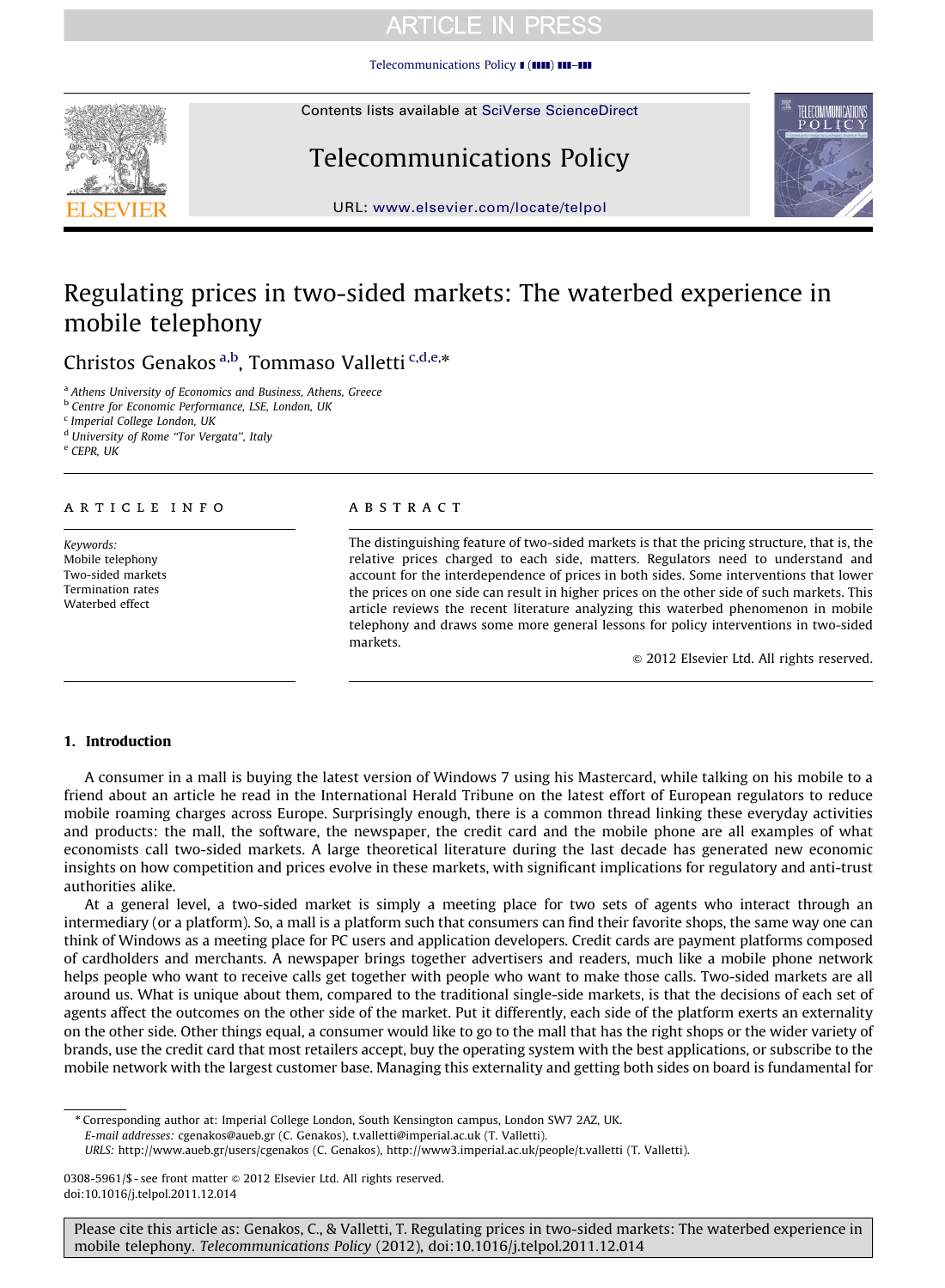<span id="page-1-0"></span>the development and success of each platform and to the understanding of the pricing strategies followed by market participants.

In considering the platform pricing strategies, the economics literature has demonstrated that the characteristic that distinguishes two-sided markets is that the pricing structure, that is, the relative prices charged to each side, matters. For example, there are many platforms in which one side pays nothing, or even receives inducements, to take the service: shoppers in a mall, application developers, (some) credit card customers, free newspapers. More generally, each platform provider will try to balance prices in order to encourage take-up on both sides, which means that the prices charged to each side are jointly determined.

The fact that two-sided markets are based on these externalities and that the structure of prices matters, as much as their level, has important consequences for regulation. First, one should not expect to find a direct relationship between the price charged on one side and the incremental cost of serving that side. Traditional price regulation involved complex calculations trying to measure marginal cost and demand in an attempt to determine optimal prices. In two-sided markets, it should additionally be recognized that individual prices for each side might differ from the individual side costs, no matter how strong competition is. Moreover, the prices that maximize consumer welfare will often depart from the costreflective ones.

Second, any change imposed to the price on one side will also change the price on the other side of the platform, as one should expect when setting the prices of products that are essentially complements. Moreover, lowering the price on one side and raising it on the other by the same amount, such that the total level of prices is the same but the price structure has changed, will not be neutral but will affect the output of a platform. For example, if a shopping mall decided to lower rents and introduce an equivalent entry fee for shoppers, most likely that would affect the overall attractiveness of the mall to both shoppers and retailers. Similarly, a mobile network is a two-sided market because the allocation of prices between the mobile subscriber and the people who call them affects both the number of subscribers who join and the volume of calls on the network.

While theory has sharpened our thinking and raised some important considerations regarding how regulators should analyze two-sided markets and the best way to intervene, empirical evidence on these phenomena is still thin but growing. This paper summarizes some recent research on price regulation in a prototypical two-sided market, mobile telephony, which provides regulators with some stark lessons. Pushing down prices through regulation on only one side of this market results in a re-balancing of prices on the other side, much like a waterbed would react if you were to push down one side of it. Understanding and quantifying this waterbed phenomenon has important consequences for designing and implementing effective regulatory interventions not only for mobile telephony but for any two-sided market.

The paper is organized as follows. Section 2 provides a short review on the theory behind the waterbed effect. [Section 3](#page-3-0) discusses some empirical issues and data considerations. [Section 4](#page-4-0) reviews the empirical evidence so far, whereas [Section](#page-6-0) [5](#page-6-0) provides policy lessons and points to open research questions.

### 2. The theory of two-way access charges and the waterbed effect

Competition in mobile telephony is usually characterized by the presence of a fairly small number of operators (typically, two to four physical networks of different sizes). Barriers to entry are mainly due to a limited number of spectrum licenses granted by national authorities. Furthermore, networks sell wholesale interconnection services to each other and often compete in tariffs which endogenously create network effects at the network operator level (rather than at the industry level). Customers are not directly aware of interconnection payments, but these can be considerable and have significant effects on retail prices. The most important of these interconnection services is call termination. This allows a subscriber on one network to call a subscriber on another network.

To understand how termination rates work, it is useful to distinguish between interconnection with the fixed network, as opposed to interconnection between mobile networks. Starting with fixed-to-mobile (F2M) calls, competition does not help to keep the corresponding rates low. This situation has been called one of competitive bottlenecks: Mobile operators have the ability and incentives to set monopoly prices in the market for F2M calls (as the price there is paid by callers on the fixed line, not by own mobile customers), but the rents thus obtained might be exhausted via cheaper prices to mobile customers in case competition among mobile operators is vigorous.<sup>1</sup>

The intuition for the monopoly pricing result for F2M calls is simple: Imagine F2M termination rates were set at cost; then one mobile operator, by raising its F2M termination rate, would be able to generate additional profits that it could use to lower subscription charges and attract more customers. What is crucial here is that the fixed network, most of the times, is heavily regulated in the sense that it is forced to interconnect with mobile networks and must charge a termination rate

<sup>&</sup>lt;sup>1</sup> This result is typical of models of two-sided markets where one of the two sides single homes, while the other side multi homes. For instance, in media markets, viewers/readers subscribe only to one broadcaster/newspaper, while advertisers want their ads to be seen by all readers/viewers. Advertisers are then typically charged monopoly ads rates, and these profits can be used to provide free (or cheaper) TV/newspapers (see, e.g., [Anderson](#page-7-0) [& Coate, 2005](#page-7-0)). In the case of models of F2M calls, mobile customers subscribe to only one mobile operators (and hence single home), while fixed users would like to make calls to all mobile users (and hence multi home). It is the latter that are eventually charged monopoly prices. This is a first-order result common to all models of competitive bottlenecks, which may be diluted, or reinforced, by additional industry-specific features (for example, audiences may dislike advertising in media markets, while mobile consumers might enjoy receiving calls).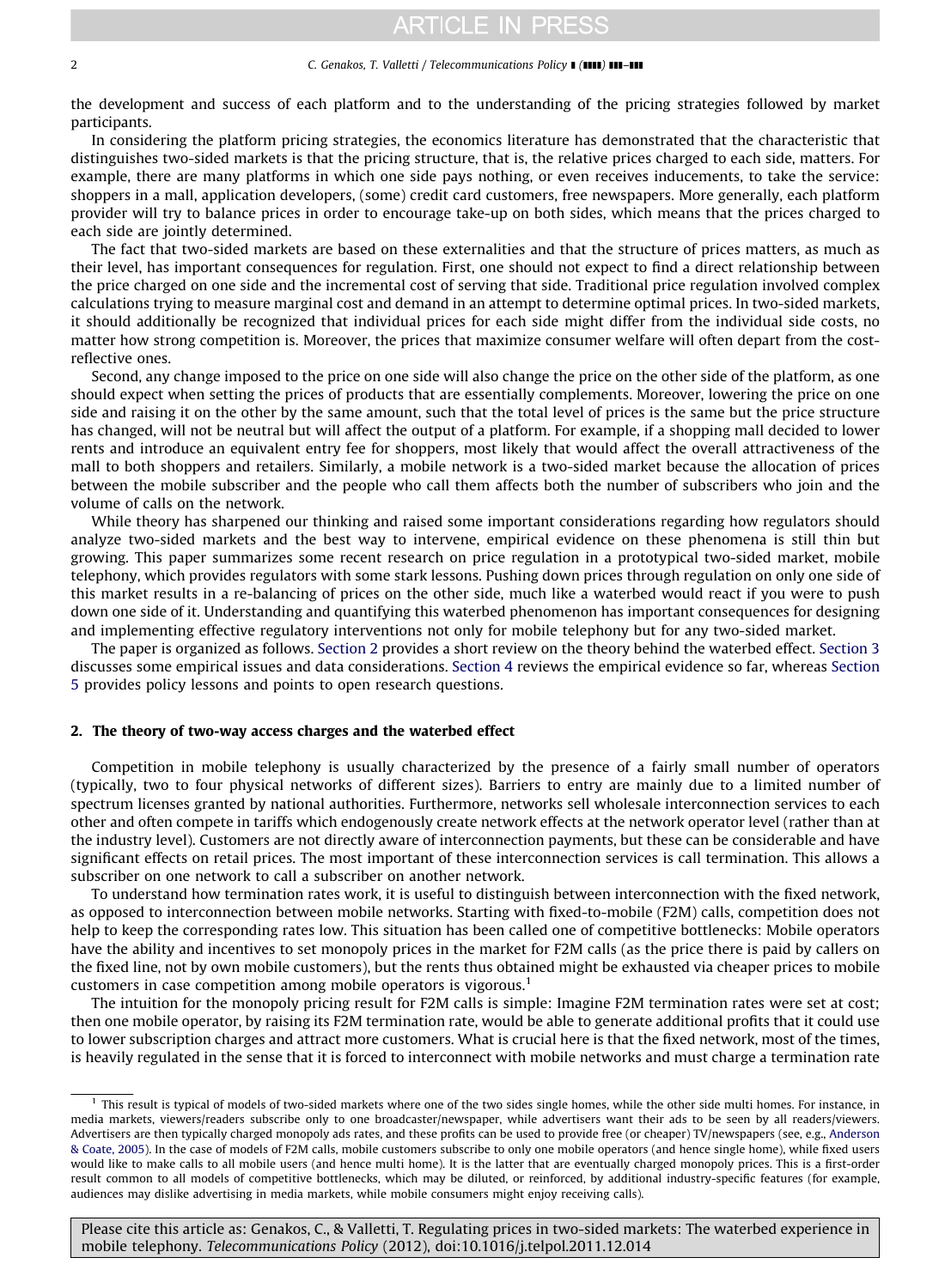for its incoming calls (that is, mobile-to-fixed calls) at cost-oriented rates an order of magnitude below current mobile termination rates. This implies that mobile networks have all the bargaining power in setting their termination rates for F2M calls.2 That is why competition between mobile networks for subscribers will not at all lower F2M termination rates (see [Gans & King, 2000](#page-7-0); [Mason](#page-8-0) [& Valletti, 2001;](#page-8-0) [Wright, 2002](#page-8-0)).

The situation for mobile-to-mobile (M2M) calls is potentially rather different. First of all, there is a termination service in both directions, so that two rates have to be determined. Second, and precisely because of this mutual dependence, there is potentially a fear that termination rates might be set in such a way as to relax competition in the retail market, that is, that termination rates could be used as an instrument of tacit collusion. Here the results from the theory are more nuanced and puzzling when contrasted with market reality.

The literature, initiated by the seminal works of [Armstrong \(1998\)](#page-7-0) and [Laffont, Rey and Tirole \(1998\)](#page-8-0), has shown how the impact of M2M termination rates on retail prices and profits is subtle, as it depends on the type of contracts that operators can offer to their customers. Since unilaterally set termination rates would suffer from double mark-up problems, the literature has concentrated on the more interesting setting where reciprocal and identical rates have to be negotiated by operators. Typically, high (reciprocal) M2M termination deals can have a collusive effect of sustaining high retail prices and profits when operators compete in linear prices. This result collapses, and can actually be reversed, when competition is in two-part tariffs, and operators set differential charges according to whether the call is destined to consumers of the same operator (on-net calls), or belonging to rivals (off-net calls). This is in fact the puzzle: [Gans and King](#page-7-0) [\(2001\)](#page-7-0) show that networks would actually want to set a termination rate below cost in order to reduce the competitive intensity maintained by on-/off-net differentials and the resulting tariff-mediated network effects.

Although one cannot do justice here to the large body of theoretical literature on reciprocal two-way termination charges that has emerged in the last decade (see the surveys of [Armstrong, 2002;](#page-7-0) [Vogelsang, 2003;](#page-8-0) [Peitz, Valletti](#page-8-0) [& Wright,](#page-8-0) [2004](#page-8-0); [Harbord & Pagnozzi, 2010](#page-7-0); [Hoernig & Valletti, 2011](#page-7-0)), it is fair to say that, overall, the theory would predict that mobile firms always have an incentive to set unregulated high F2M termination charges, while, under some circumstances, they would set profit-maximizing low reciprocal M2M termination charges. If that was the case, then a regulation that capped termination rates for calls to mobile phones generically would most likely be binding only for F2M charges. However, keeping different termination rates is unsustainable. Either because, in practice, both M2M and F2M termination rates are forced by regulation to be set at the same level, or because arbitrage possibilities force them to be so, as discussed in [Armstrong and Wright \(2009\).](#page-7-0)

Most regulators around the world, and certainly in the EU, are concerned that termination rates are too high, rather than too low, and have intervened to cut them considerably. This is consistent with the theoretical results for F2M calls, but less with the collusive concern arising from M2M calls. Possibly our theoretical understanding of the theory behind the strategic setting of M2M rates is still incomplete.<sup>3</sup> Nonetheless, there are predictions that one could safely make from the theory that are detailed below.

If the mobile sector is relatively small compared to the fixed sector (as it certainly was more than a decade ago when regulators started intervening), the main effect would arise from F2M calls. Hence, a cut in mobile termination rates would be predicted, ceteris paribus, to:

- a. Decrease prices to fixed users, but increase mobile prices,
- b. Decrease the profitability of mobile operators (unless these were perfectly competitive, in which case their profits would always be kept at the normal level),
- c. Decrease the diffusion of mobile services.

These three predictions are obviously all related to each other, but we distinguished between them as there have been attempts to test these aspects separately. In particular, the negative relationship between termination rates and prices to mobile consumers describes what is known as the waterbed or seesaw effect. This is a rather strong theoretical prediction that holds under many assumptions about the details of competition among mobile operators [\(Hoernig, 2010\)](#page-7-0).

As the mobile markets, however, grow bigger relative to a rather static fixed sector, the effects for M2M calls will also be observed alongside the pure waterbed effect mentioned above. The precise details depend on various factors, such as the relevance of call externalities, calling circles, and especially the strategic form taken by the tariff paid by the customers. The theory, in particular, says that there are conditions (limited uninternalized call externalities, and competition in linear prices) such that high M2M termination charges could be instrumental to lessen competition among mobile operators. A cut in these rates, therefore, could lead to lower retail prices (all else equal) in all those instances where mobile operators would compete more strongly as a result of lower termination rates, creating a downward pressure on retail prices resulting from this competition effect potentially sufficient to outweigh the price increase that would otherwise be prompted by the reduced revenues from incoming F2M calls. This would also decrease profits, but increase penetration (over and above any concomitant effect arising from F2M calls). By contrast, in cases where the regulation of a single rate

 $2$  For a dissenting view, see [Binmore and Harbord \(2005\).](#page-7-0) Indeed, the fixed network is also typically a large operator who should be able to affect the termination rate it pays to terminate calls, despite having to be subject to some regulatory oversight. This problem of bargaining over termination rates between two large operators, and in the shadow of regulation, still has to be studied in full.

<sup>3</sup> Recent advances include [Hoernig, Inderst and Valletti \(2010\)](#page-7-0), [Hurkens and Lopez \(2010\),](#page-7-0) and [Jullien, Rey and Sand-Zantman \(2010\).](#page-8-0)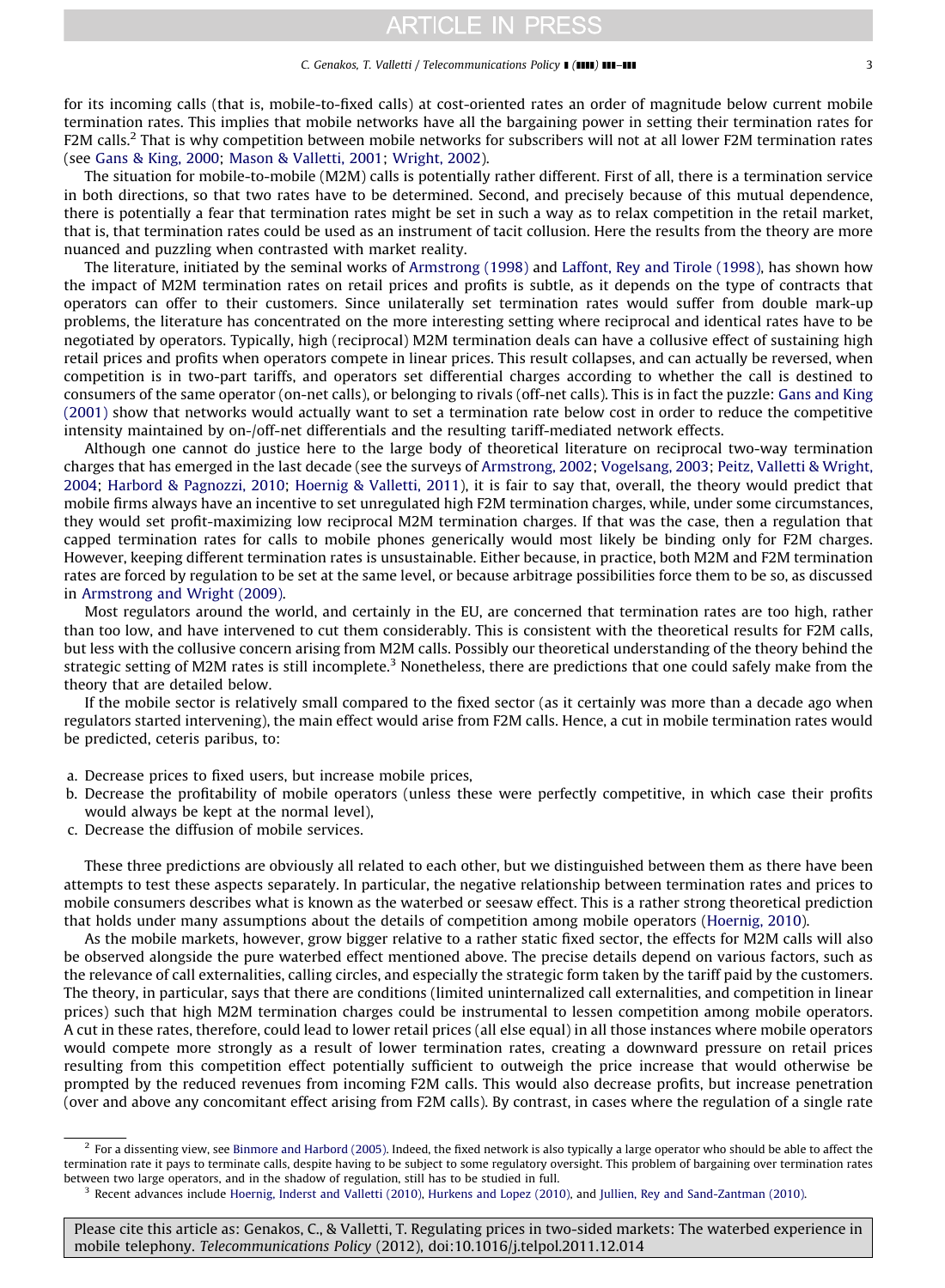<span id="page-3-0"></span>for termination of both F2M and M2M calls, brings it more in line with a level that relaxes the intensity of competition among operators, the reverse would happen. In such cases, the reduction in termination rates would reinforce the waterbed effect on mobile retail prices, which would therefore increase, and lead to a reduction in penetration, but would also tend to increase profitability.

#### 3. Uncovering the waterbed effect

Given the strong case for regulatory intervention over F2M rates, it is not a surprise that many countries have decided to intervene to cut these rates. Indeed, all EU member states, as well as several other countries, have done so, to the benefit of consumers calling mobile phones from fixed lines. However, reducing the level of termination rates can potentially increase the level of prices for mobile subscribers.

Over the last decade, there has been considerable variation in the toughness of regulatory intervention both across various countries and, within countries, over time and among different operators (typically, entrants have been treated in a more lenient way compared to incumbents, at least in the earlier days). This has provided interesting data to test various aspects of the theories that gave intellectual support to the case for regulatory intervention. The empirical literature so far has examined three sets of predictions related to the waterbed effect. First, reducing the level of termination rates can potentially increase the level of prices for mobile subscribers. Particularly interesting here is to also examine both the direct effect stemming from the F2M termination rates, but also the indirect impact from M2M termination rates. Second, a reduction of termination rates will have no impact on profits, if the market is perfectly competitive. Otherwise, if firms have some degree of market power, the waterbed effect is less than complete and profits should be negatively affected. Third, the waterbed prediction that high termination rates should lead to lower mobile prices, also means that one should also observe faster diffusion in these markets as a result of the lower prices.

The data requirements to test these predictions naturally vary. In reverse order, the necessary data to examine mobile diffusion patterns is cross-country penetration rates. [Veronese and Pesendorfer \(2009\),](#page-8-0) [Cunningham, Alexander and](#page-7-0) [Candeub \(2010\)](#page-7-0) and [Dewenter and Kruse \(2011\)](#page-7-0) use mobile subscriptions taken from the ITU World Telecommunications Indicators as their primary data source. In contrast, evaluation of the termination rates regulation on profits requires firm level data from various countries. The usual proxy for mobile operators' profits is the earnings margin before interest, taxes, depreciation and amortization (EBITDA), which is what both [Genakos and Valletti \(2011a\)](#page-7-0) and [Andersson and](#page-7-0) [Hansen \(2009\)](#page-7-0) used from the Global Wireless Matrix of the investment bank Merrill Lynch and Ovum and Wireless Intelligence, respectively.4

Finally, to test the direct effect of termination regulation on mobile subscription prices, data on the total bills paid by consumers across operators and countries is needed. Measuring and comparing prices across mobile operators and countries is not a trivial task in this market. Mobile operators offer a huge variety of products that are essentially bundles of various characteristics (for example, inclusive minutes, messages and data, on-net and off-net tariffs, handset subsidies, etc.). [Genakos and Valletti \(2011a;](#page-7-0) [2011b\)](#page-7-0) use the Teligen dataset as their main source, which collects and compares all available tariffs of the two largest mobile operators by subscribers' share for 30 OECD countries.<sup>5</sup> Teligen basically constructs three different hypothetical consumer usage profiles (heavy, medium and low) based on a number of characteristics (number of calls and messages, average call length, time and type of call, etc.), which are then held fixed when looking across countries and time. It then reports information on the cheapest overall tariff for each profile, which could be either pay-as-you-go (pre-paid) or monthly subscription (post-paid) contracts. The Teligen dataset does not contain information about handset subsidies.

The Teligen dataset has two main advantages. First, by fixing the calling profiles of customers, it provides us with information on the best choices of these customers across countries and time. Second, the total bills reported in this dataset include much of the relevant information for this industry, such as inclusive minutes, quantity discounts, etc. However, this richness of information comes at the cost of having data for only the two biggest operators of every country at each point in time (although they cover 80% of the market in terms of subscriber share on average during the sample considered, for example, by [Genakos](#page-7-0) [& Valletti, 2011a](#page-7-0)). Also an important limitation is that these are not actual end user bills, but hypothetical baskets based on a number of assumptions. However, the very fact that it is a hypothetical basket based on a number of characteristics (number and length of calls, etc.) that are fixed a priori is also its strength, because it allows a meaningful comparison across time and countries.

The empirical methods used also vary across these papers. Two are the key problems faced by researchers. The first one is omitted variables or unobserved heterogeneity. Whether is the effect of termination regulation on diffusion, profits or

 $^4$  The EBITDA margin is calculated by dividing total EBITDA by total revenues. It is important to note that this variable includes non-price elements such as advertising, and handset subsidies.

<sup>5</sup> An alternative proxy used for prices is revenues per minute derived from the Merrill Lynch dataset ([Growitsch, Marcus & Wernick, 2010;](#page-7-0) [Veronese](#page-8-0) [& Pesendorfer, 2009\)](#page-8-0). It contains aggregate information on total voice service-based revenues for all the operators in a country. However, there are two problems with this data. First, and more fundamentally, the revenue data includes also the revenues from termination rates – hence this is a measure more of overall profitability than prices to mobile customers. Second, the total revenue is an aggregate measure of real world behavior and it does not allow like-to-like comparison of tariffs (as one cannot distinguish things like inclusive minutes, quantity discounts, etc.). These two problems pose some serious identification and endogeneity issues which renders the use of this data in examining the waterbed phenomenon problematic.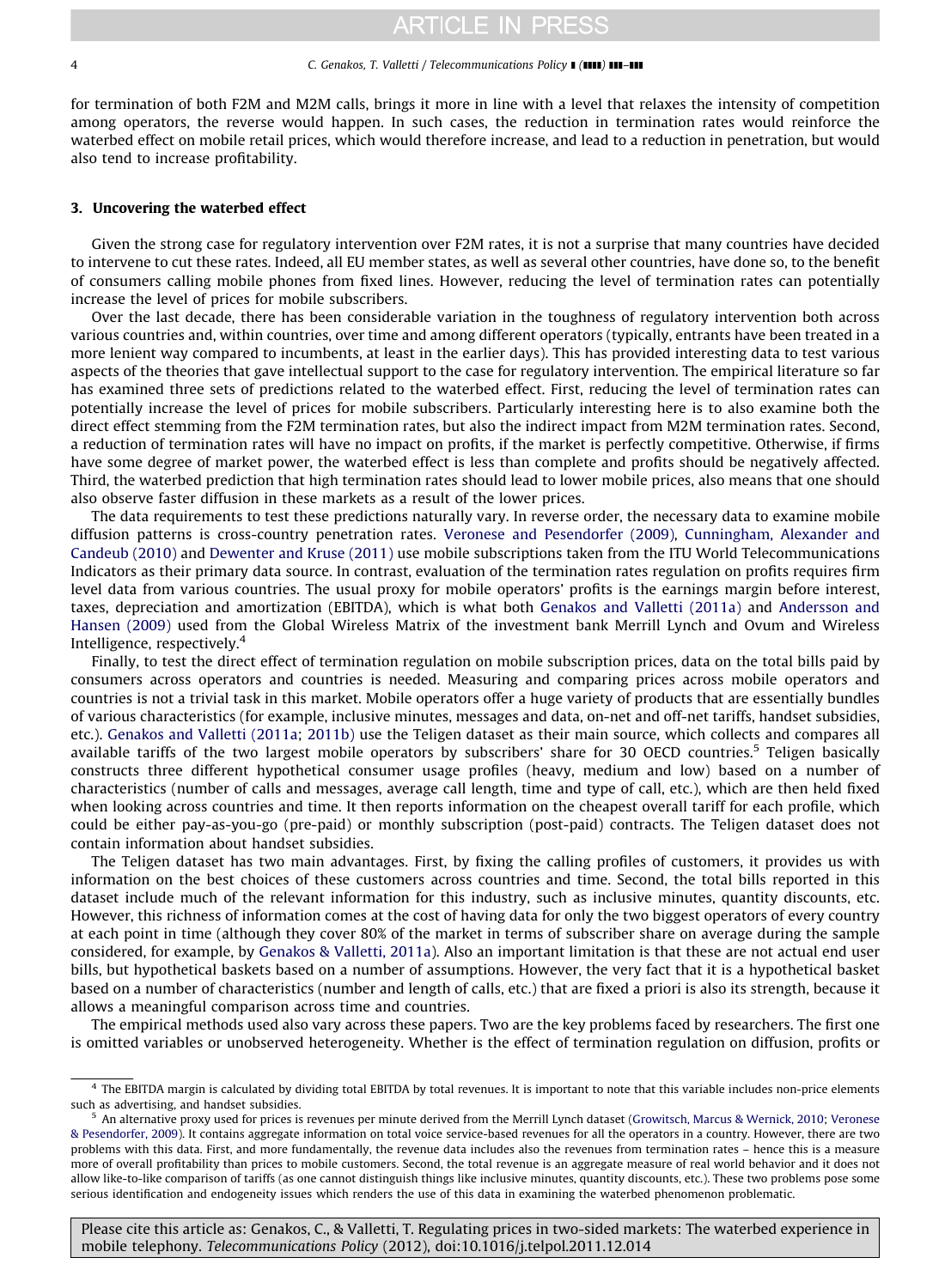#### C. Genakos, T. Valletti / Telecommunications Policy **[(1011) 111-111** 55

<span id="page-4-0"></span>prices, the empirical specifications used need to include all potentially significant variables that might affect the relationship in question. For example, [Cunningham et al. \(2010\)](#page-7-0) examining the effect of termination rates on mobile diffusion across countries include as explanatory variables not just measures of the market in question such as the cost of termination, number of mobile operators and the size of networks, but also various demographic and institutional controls, such as GDP per capita, average age of the population, linguistic fractionalization and press repression. However, by far the most common method to alleviate these questions is to use panel data estimation techniques that control for unobserved heterogeneity across countries and operators using fixed effects (see, [Andersson & Hansen, 2009;](#page-7-0) [Genakos](#page-7-0) & [Valletti, 2011a,](#page-7-0) [2011b\)](#page-7-0).

The second important empirical consideration is the endogeneity of the explanatory variables used and, most importantly, of the introduction of termination rates regulation itself. There are three related concerns here. The first one is that it was due to the high retail prices, that termination rates are regulated (reverse causality). For example, it could have been the case that countries and operators, which have experienced slower decrease in prices than comparable countries, were the more likely candidate for regulation. The second concern could be that regulatory intervention is the outcome of a bargaining (or lobbying) process between firms and the relevant authority, where affected firms will try to minimize the reduction of their termination rates and therefore the impact of regulation on prices and their profits. And the third concern could be that some time-varying aspects of the political and regulatory environment across countries might be correlated with the timing of the introduction of regulation.

Researchers have tried to confront endogeneity concerns using three different approaches. [Andersson and Hansen](#page-7-0) [\(2009\)](#page-7-0) used lagged values of the endogenous variables as instruments in a GMM framework to resolve this issue. Their identification argument relied on the assumption that only current, and not lagged, termination rates should affect profits. On the contrary, [Dewenter and Kruse \(2011\)](#page-7-0) used as instruments for the decision to regulate various political and institutional factors, such as an index of democracy, but also some features concerning the exercise of authority, such as a measure on the regulation of recruitment requirements, executive constraints or political competition, etc., from the Polity IV Project. Their idea relies on the work on telecommunication deregulation of [Duso \(2001\)](#page-7-0) and [Duso and Roller \(2003\)](#page-7-0) who have pointed out that both political and institutional factors systematically influence the decisions to deregulate. Finally, [Genakos and Valletti \(2011a\)](#page-7-0) examined the impact of termination rates on prices and profits by using regulation as an instrument. Due to the inclusion of various fixed effects, their identification argument basically looks at how prices (or profits) in countries that introduced regulation (treatment group) evolve compare to non-reforming countries (control group). Moreover, they also explicitly account for the possibility that regulatory intervention is the outcome of a bargaining (or lobbying) process between operators and the relevant authority by distinguishing between countries that introduced substantial cuts in termination rates and countries that regulated them but only mildly.

### 4. The empirical evidence so far

Regarding the effect of termination rates regulation on prices, [Genakos and Valletti \(2011a\)](#page-7-0) were the first to document empirically the existence and magnitude of the waterbed phenomenon using a quarterly panel of mobile operators' prices across more than 20 countries over six years. Fig. 1 plots the average (time and usage-country-operator demeaned) prices in countries that have experienced a change in regulation at a certain time  $T$ , six quarters before and after the introduction of regulation. Notice first that compared to prices in the rest of the world, average mobile retail prices in countries that



Fig. 1. Average price around the introduction of MTR regulation. Notes: MTR - Mobile Termination Rate. Data from Teligen. Fig. 1 plots the average (time and country–operator-usage demeaned) logarithm of the PPP adjusted price paid per usage profile in countries that have experienced a change in regulation, six quarters before and after the introduction of MTR regulation. The two continuous gray lines indicate the linear trend before and after the introduction of regulation. Regulation takes the form of ''glide paths'', in which termination charges are allowed to fall gradually toward a target over the period.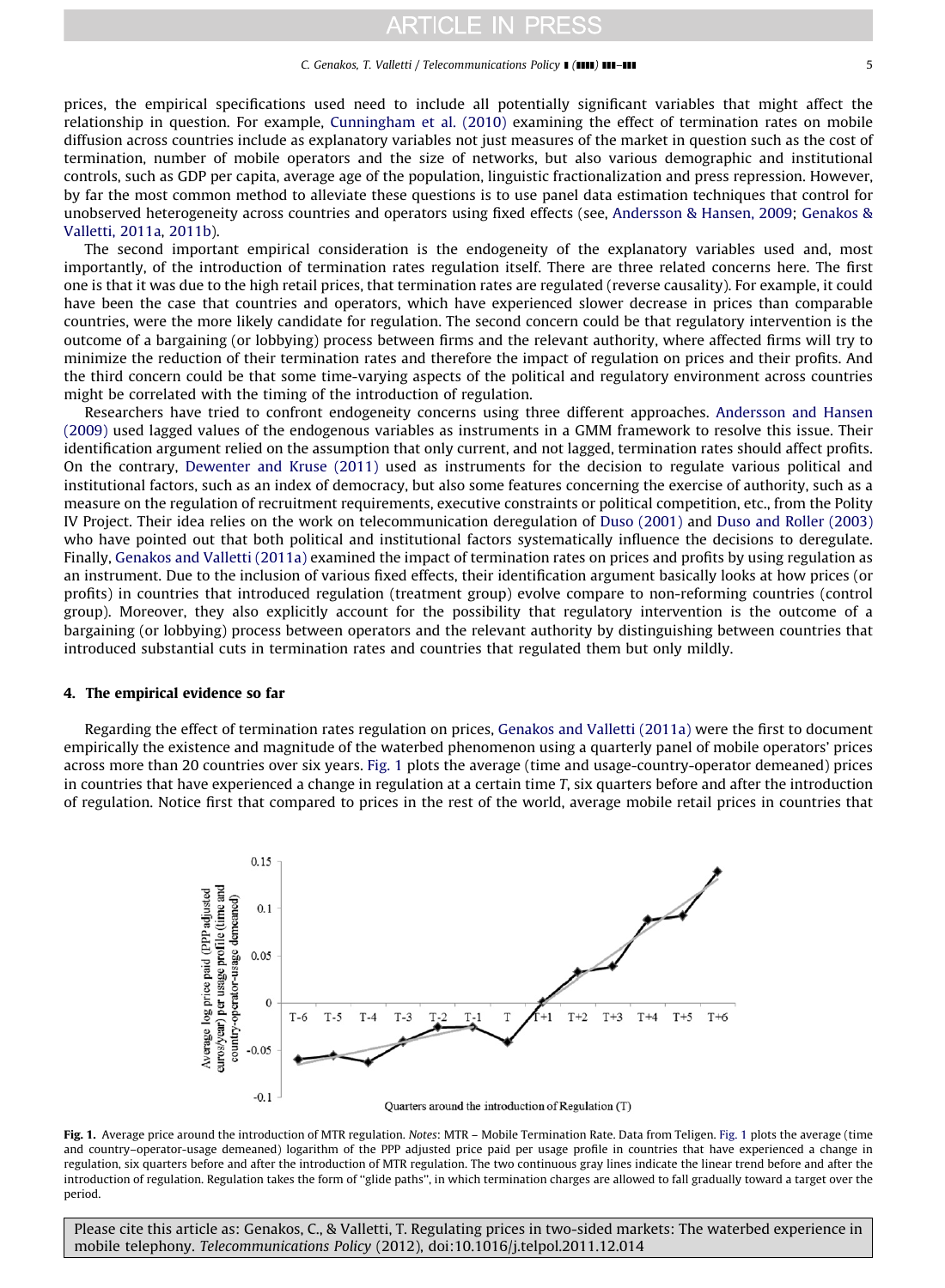#### 6 **C. Genakos, T. Valletti / Telecommunications Policy | (1111) 111-111**

experienced a change in regulation at time T were actually lower before the introduction of regulation.<sup>6</sup> Most importantly, in line with the waterbed prediction, the introduction of regulation at time  $T$  has a clear positive impact on retail prices and their trend as regulation becomes progressively more binding.

In the full empirical specification, using fixed effects panel data techniques, [Genakos and Valletti \(2011a\)](#page-7-0) were able to control for country-specific differences (as, say, the UK has special features different from Italy), for operator-specific differences (for example, differences in spectrum access or other factors that affect costs across different operators), timespecific differences (as technological progress varies over time, as well as controlling for seasonality effects), as well as consumer-specific differences (different usage profiles). After controlling for all these differences, [Genakos and Valletti](#page-7-0) [\(2011a\)](#page-7-0) test for whether reductions to termination rates, as a result of regulation, had an additional effect on retail prices set by mobile operators and on their profits. The underlying assumption is that regulation affects retail prices indirectly via reducing termination rates, while regulators do not intervene in any other direct manner in relation to customer prices. Their results suggest that, although regulation reduced termination rates by about 10% to the benefit of callers to mobile phones from fixed lines, this also led to a 5% increase<sup>7</sup> (varying between 2% and 15% depending on the estimate) in mobile retail prices. This roughly translates to a 25 euros increase on the yearly bill per subscriber, or some 750 million euros extra in total in their sample. Their analysis also reveal that the waterbed effect is stronger the more intense competition is in markets with high levels of market penetration and high termination rates.

In follow-up work, [Genakos and Valletti \(2011b\)](#page-7-0) also look more closely on the impact that regulation of mobile termination rates should have on mobile customers' bills, distinguishing between the pure (or direct) waterbed effect from F2M calls and the indirect effect of regulation through its impact on the price of M2M calls, whereby termination rates could be instrumental to lessen competition among mobile operators, because of a raise-each-other's costs effect. In synthesizing the literature on two-way access charges that was also briefly covered in [Section 2](#page-1-0), they derive two testable implications. They find that the waterbed effect is stronger for non-linear monthly (post-paid) than for pre-paid contracts and in particular it shows up on the fixed, rather than the variable, component of the contract. This highlights the importance of these direct and indirect channels, and of taking into consideration the structure of tariffs when examining the waterbed phenomenon in mobile telephony (see [Hoernig, 2010\)](#page-7-0).

[Genakos and Valletti \(2011b\)](#page-7-0) run the empirical analysis twice, once allowing consumers to choose without constraints between pre-pay and post-pay contracts, and a second time allowing consumers to choose only within one type of contract (that is, they were not allowed to switch between pre-pay and post-pay). In fact, there are important reasons to believe that distinguishing sharply between pre-pay and post-pay customers is important. Customers on long-term contracts may be looking only at similar long-term deals, and may not be interested in a temporary pre-pay subscription, even if this turned out to be cheaper for a while. Switching among mobile operators takes time and for a business user this might not be a very realistic option, even in the presence of mobile number portability. Conversely, pre-pay customers may have budget constraints and do not want to commit to long-term post-pay contracts where they would have to pay a fixed monthly fee for one or more years. Again, these customers may want to look only at pre-pay offers. [Genakos and Valletti](#page-7-0) [\(2011b\)](#page-7-0) find a difference in the impact of the waterbed effect between the pre-pay and post-pay segments in both sets of results, and in particular when each type of user is limited in their choices exclusively within the same type of contracts. They conclude that the waterbed effect is much stronger for post-pay contracts, and diluted for pre-pay consumers (in the constrained version, the waterbed effect for pre-pay customers is even not significantly different from zero). This may indicate that the pure waterbed effect is exactly compensated by the more competitive environment for pre-pay customers, due to lower termination rates and thus a reduced role for raise-each-other's-costs effects.

The different behavior between pre-pay and post-pay consumers could also be related to other factors [Genakos and](#page-7-0) [Valletti \(2011b\)](#page-7-0) cannot directly test because of data limitations. To the extent that pre-pay users receive fewer calls, termination rents from receiving calls would be less relevant for mobile operators and therefore the waterbed effect would play a much reduced role in determining their retail prices. However, casual evidence seems to suggest the opposite, in that, compared to post-pay consumers, pre-pay consumers do get a high volume of incoming calls (relative to their outgoing calls), and therefore MTR regulation should induce a strong waterbed effect, but arguably much diluted by their reduced competition-dampening role.

Given that the termination rate regulation is relatively recent, more research is needed to focus on aspects that could be considered limitations of the current research. First, more data information on a larger number of mobile operators within countries, would allow for a more detailed investigation of the regulation's impact. Second, a longer time series since the regulation's introduction would allow us to better distinguish its short vs. long run effects. Third, customer level information at a country level would allow us to model more satisfactorily the effect of competition and market penetration on the waterbed effect. Such a structural model would also enable us to quantify the effects of various regulatory interventions and their welfare implications.

Considering the impact of termination rates regulation on mobile operators' profits, existing research seems contradictory. On the one hand, [Andersson and Hansen \(2009\)](#page-7-0) test the impact on the overall profitability of changes in mobile

 $6$  This is important because it refutes the argument that regulation was introduced as a result of high retail prices (reverse causality).

 $^7$  This does not imply that the waterbed is 50% as, in order to conclude what the impact on revenues is, one would need to know the total termination revenues as well as revenues from retail voice (calls and subscriptions). The data required for this assessment was not available in [Genakos and Valletti](#page-7-0) [\(2011a\).](#page-7-0)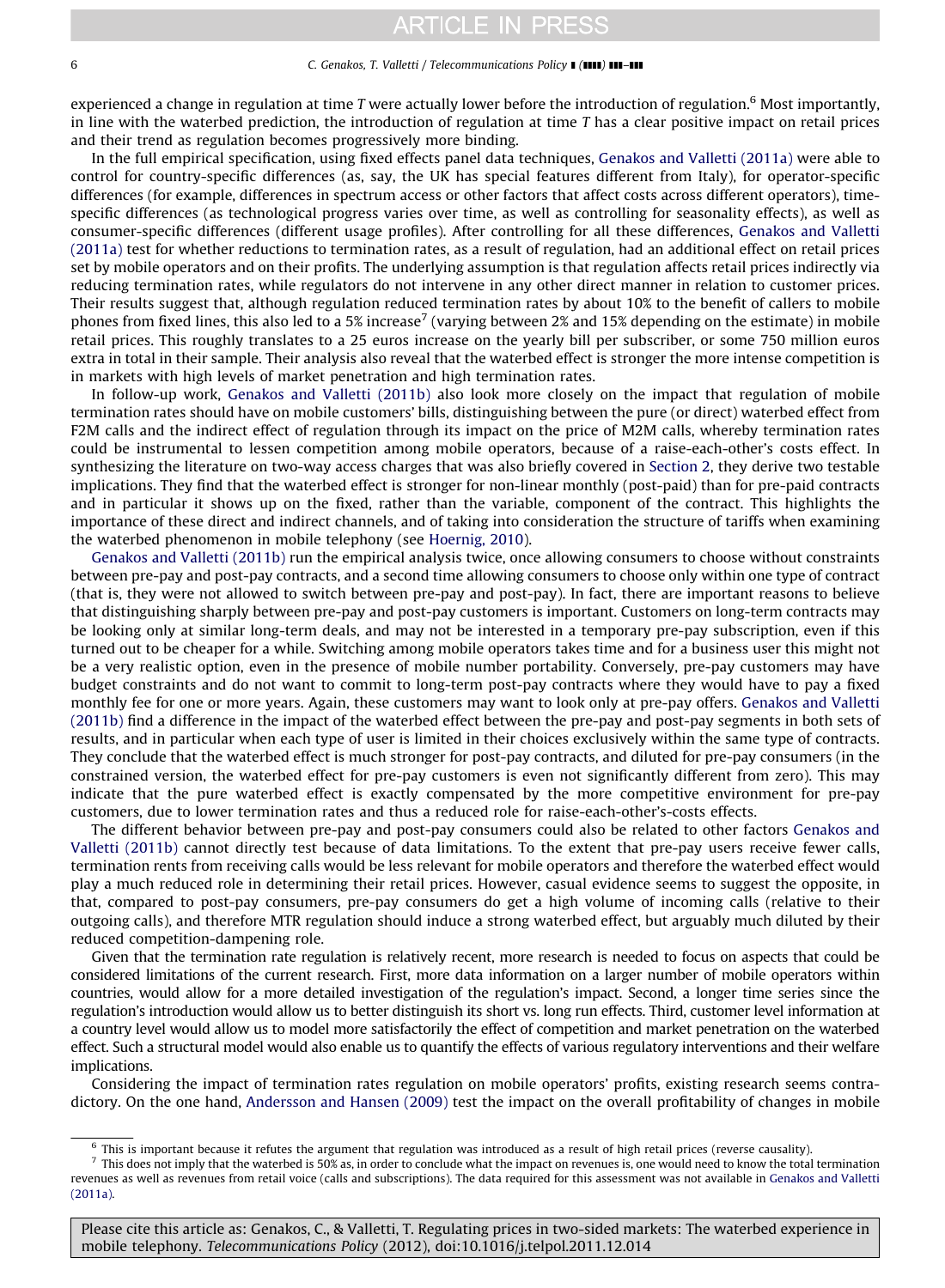C. Genakos, T. Valletti / Telecommunications Policy ] (]]]]) ]]]–]]] 7

<span id="page-6-0"></span>

Fig. 2. Average profits around the introduction of MTR regulation. Notes: MTR—Mobile Termination Rate. Data from Merrill Lynch. Fig. 2 plots the average (time and country-operator demeaned) logarithm of the EBITDA in countries that experienced a change in regulation, six quarters before and after the introduction of MTR regulation. The two continuous gray lines indicate the linear trend before and after the introduction of regulation. Regulation takes the form of ''glide paths'', in which termination charges are allowed to fall gradually toward a target over the period.

termination rates across 26 mobile operators in nine north-western European countries. They find that mobile operators' profits do not seem to vary statistically with changes in these termination rates, consistent with a hypothesis of a full (onefor-one) waterbed effect. On the other hand, [Genakos and Valletti \(2011a\)](#page-7-0) using panel data on all mobile operators in 46 countries worldwide show that the profitability of mobile firms was negatively affected by regulation. Fig. 2 plots the average (time and country-operator demeaned) profits in countries that experienced a change in regulation, six quarters before and after the introduction of regulation. As one can see, compared to the rest of the world, profits of mobile operators in countries that experienced a change in regulation were higher before the introduction of regulation and were severely hit following its introduction. [Genakos and Valletti \(2011a\)](#page-7-0) interpret this as evidence that the industry is oligopolistic and does not pass one-for-one termination rents to their customers. We must remark, however, that the negative effect of regulation on profit margins was often not statistically significant even in [Genakos and Valletti \(2011a\)](#page-7-0), but the authors view that more as a data problem (considerably noisier) than indication of a perfectly competitive industry.

Given the contradictory evidence, the impact of regulation on profits is also a fruitful area for future research. Again, longer time series than the above mentioned papers and perhaps collecting alternative proxies for the profitability of mobile operators across countries would definitely add to the evidence so far. Moreover, even conducting a stock market event study based on mobile operators' share prices and its reaction around the introduction of regulation would provide useful information regarding its impact on firms' profitability.

Finally, looking at the impact of mobile termination rates on diffusion, researchers unanimously agree on a positive relationship. [Cunningham et al. \(2010\)](#page-7-0) find evidence that mobile termination rates are positive and significantly related to mobile phone adoption in a cross-section of countries. Their result is robust to the inclusion of a variety of other structural, institutional, demographic, and income controls. This is also the conclusion of [Dewenter and Kruse \(2011\)](#page-7-0), who used panel data techniques on a much larger dataset of 77 countries over a span of twenty-three years. In a similar vein, [Veronese and](#page-8-0) [Pesendorfer \(2009\)](#page-8-0) examining the take up of mobile services, measured as the number of SIM cards per capita, in 39 OECD countries also provide evidence of a consistently positive relationship with termination rates.<sup>8</sup>

## 5. Conclusions and policy lessons

In two-sided markets there are obviously are two different viewpoints emphasized by the parties involved in a competition or regulation case. Firms with the features of a two-sided market are correct to stress the fact that these are special markets, which policy-makers consequently need to be very careful with. Regulatory interventions typical of onesided markets will potentially be fallacious and possibly bring unintended consequences. We agree with this point and always advocate a full and appropriate economic analysis of these markets. However, it is also useful to recall the other view that, even if a two-sided market is assumed to be perfectly competitive, then this market would not work well. This is in stark contrast with standard one-sided markets: when these markets are competitive, they are also efficient and no regulator should interfere with their working. In two-sided markets, on the other hand, privately chosen prices, even when

<sup>&</sup>lt;sup>8</sup> A related strand of literature has focused on measuring the impact of calling party pays (CPP) compared to a Bill & Keep (B&K) system that is associated with a retail regime with mobile reception charges. The CPP regime is usually characterized by significantly higher termination rates relative to the B&K. Examining the diffusion patterns under these two regimes would also provide us with indirect information on the effect of termination rates on mobile take up. Both [Jang, Dai and Sung \(2005\)](#page-8-0) and [Veronese and Pesendorfer \(2009\)](#page-8-0) report consistent evidence that the CPP regime is associated with greater diffusion of mobile services across OECD countries, whereas [Dewenter and Kruse \(2011\)](#page-7-0) find an insignificant positive effect. Hence overall, this literature also points in the direction that termination rates and mobile diffusion have moved in parallel.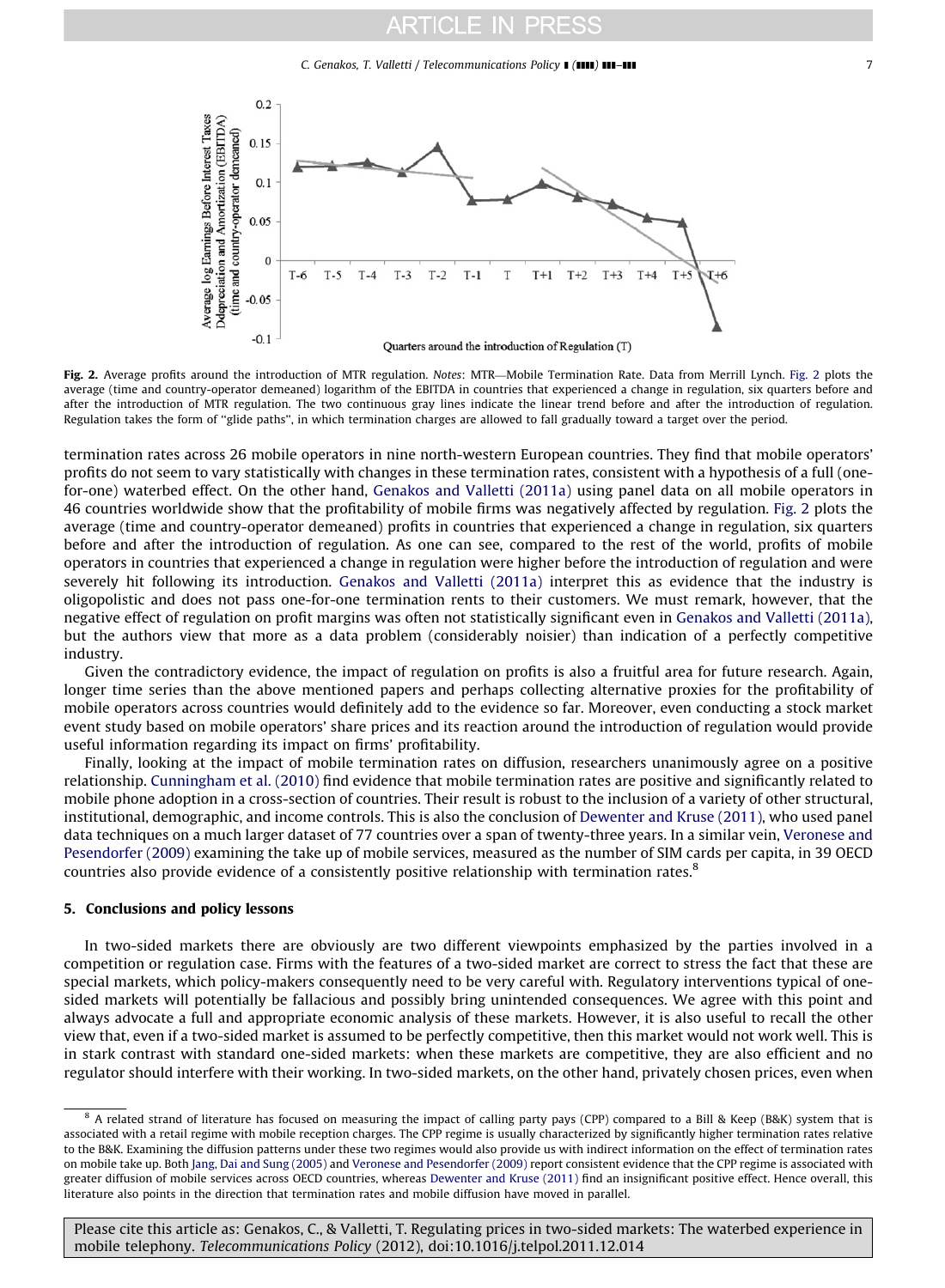#### <span id="page-7-0"></span>8 C. Genakos, T. Valletti / Telecommunications Policy **[4011]** [11-11]

ideally set by competing firms, will differ from socially-optimal prices, because of externalities. Two-sided markets should therefore be subject to more, rather than less regulatory oversight.

Both views are right, as is the Keynesian adage that it is better to be imprecisely right than precisely wrong. A correct intervention can increase consumer and social welfare in a two-sided market. But, if inappropriate, it can worsen things.

The mobile telephony market is a fitting example. The market for subscription and outgoing services is closely interlinked to the market for termination of incoming calls. Over the last decade, regulating one side of this market (mobile termination charges) has become increasingly prevalent around the world (for example, every single country in the EU has adopted regulation of mobile termination rates). However, the two-sidedness of this market meant that while regulators were pushing prices down on one side (reducing the level of termination charges), prices were pumping up on the other side (increase in the level of prices for mobile subscribers) leading to what is known as the waterbed effect.

The waterbed effect points to a trade-off between cheaper prices to those calling mobile phones and increased charge levels to mobile subscribers. The empirical literature is quite strong in finding this effect, but still falls short of computing, from the data, what the optimal level of intervention should be, possibly because of the nature of these studies (crosscountry comparisons, rather than empirical structural models at a single-country level with more detailed information especially about demand parameters). If the marginal subscriber would not give up his mobile phone even after the waterbed effect, the increase in calling volumes following a cut in termination rates should be the prevailing effect, thereby increasing social welfare. Similarly, if this marginal subscriber was a holder of several SIM cards and, say, would drop one them due to the waterbed, there would not be a loss in network externalities as he would still be reachable, and regulatory cuts would still be fully justifiable. On the contrary, if the waterbed effect led the marginal customer to abandon mobile subscription altogether, and at the same time destroy the possible contacts that other people would have otherwise made to him, then social welfare could possibly worsen due to intervention. It is this type of more precise estimates that represent a fruitful area for future empirical research, as they will inform regulators and policy makers whether and how to intervene.

#### Acknowledgments

We would like to thank the Editor, two anonymous referees, as well as Steffen Hoernig and participants at the Florence School of Regulation Communications & Media Conference. Christos Genakos acknowledges funding by the Research Center of the Athens University of Economics and Business. Tommaso Valletti acknowledges funding from the Orange ''Innovation and Regulation'' Chair at Telecom ParisTech/Ecole Polytechnique. The opinions expressed in this paper and all remaining errors are those of the authors alone.

#### References

Anderson, S., & Coate, S. (2005). Market provision of broadcasting: a welfare analysis. Review of Economic Studies, 72, 947–972.

Andersson, K., & Hansen, B. (2009). Network competition: Empirical evidence on mobile termination rates and profitability. Retrieved from  $\langle$  [http://home.bi.no/](http://home.bi.no/a0510011/Papers/Andersson_Hansen_MTRempirics_april_2009.pdf) [a0510011/Papers/Andersson\\_Hansen\\_MTRempirics\\_april\\_2009.pdf](http://home.bi.no/a0510011/Papers/Andersson_Hansen_MTRempirics_april_2009.pdf)>.

Armstrong, M. (1998). Network interconnection in telecommunications. Economic Journal, 108, 545–564.

Armstrong, M. (2002). The theory of access pricing and interconnection. In: M. Cave, S. Majumdar, & I. Vogelsang (Eds.), Handbook of Telecommunications Economics. Amsterdam: North-Holland.

Armstrong, M., & Wright, J. (2009). Mobile call termination. Economic Journal, 119, 270–307.

Binmore, K., & Harbord, D. (2005). Bargaining over fixed-to-mobile termination rates: countervailing buyer power as a constraint on monopoly power. Journal of Competition Law and Economics, 1(3), 449–472.

Cunningham, B. M., Alexander, P. J., & Candeub, A. (2010). Network growth: theory and evidence from the mobile telephone industry. Information Economics and Policy, 22, 91–102.

Dewenter, R., & Kruse, J. (2011). Calling party pays or receiving party pays? The diffusion of mobile telephony with endogenous regulation. Information Economics and Policy, 23, 107–117.

Duso, T., (2001). On the politics of the regulatory reform: evidence from the OECD countries. Retrieved from  $\langle$ [http://papers.ssrn.com/sol3/papers.](http://papers.ssrn.com/sol3/papers.cfm?abstract_id=467302) [cfm?abstract\\_id=467302](http://papers.ssrn.com/sol3/papers.cfm?abstract_id=467302) $>$ 

Duso, T., & Roller, L.-H. (2003). Endogenous deregulation: evidence from OECD countries. Economics Letters, 81, 67–71.

Gans, J., & King, S. (2000). Mobile network competition, consumer ignorance and fixed-to-mobile call prices. Information Economics and Policy, 12, 301–327.

Gans, J., & King, S. (2001). Using 'bill and keep' interconnect arrangements to soften network competition. Economics Letters, 71, 413–420.

Genakos, C., & Valletti, T. (2011a). Testing the waterbed effect in mobile telecommunications. Journal of the European Economic Association, 9, 1114–1142. Genakos, C., & Valletti, T. (2011b). Seesaw in the air: interconnection regulation and the structure of mobile tariffs. Information Economics and Policy, 23, 159–170.

Growitsch, C., Marcus, J. S., & Wernick, C. (2010). The effects of lower mobile terminations rates (MTRs) on retail price and demand. Communications  $\mathcal{F}$ Strategies, 80, 119–140.

Harbord, D., & Pagnozzi, M. (2010). Network-based price discrimination and 'bill-and-keep' vs. 'cost-based' regulation of mobile termination rates. Review of Network Economics, 9(1). Article 1.

Hoernig, S. (2010). Competition between multiple asymmetric networks: theory and applications. CEPR Discussion Paper 8060. Retrieved from: <[http://www.](http://www.cepr.org/pubs/new-dps/dplist.asp?dpno=8060) [cepr.org/pubs/new-dps/dplist.asp?dpno=8060](http://www.cepr.org/pubs/new-dps/dplist.asp?dpno=8060)  $>$ 

Hoernig, S., Inderst, R., & Valletti, T. (2010). Calling circles: network competition with non-uniform calling patterns. CEPR Discussion Paper 8114. Retrieved from:  $\langle$ <http://www.cepr.org/pubs/new-dps/dplist.asp?dpno=8114> $\rangle$ 

Hoernig, S., & Valletti, T. (2011). Mobile telephony. In: M. Peitz, & J. Waldfogel (Eds.), Handbook of the digital economy. Oxford: Oxford University Press. Hurkens, S., & Lopez, A. (2010). Mobile termination, network externalities, and consumer expectations. Retrieved from  $\langle$ [http://papers.ssrn.com/sol3/papers.](http://papers.ssrn.com/sol3/papers.cfm?abstract_id=1593598)  $cfm?abstract_id=1593598$ .